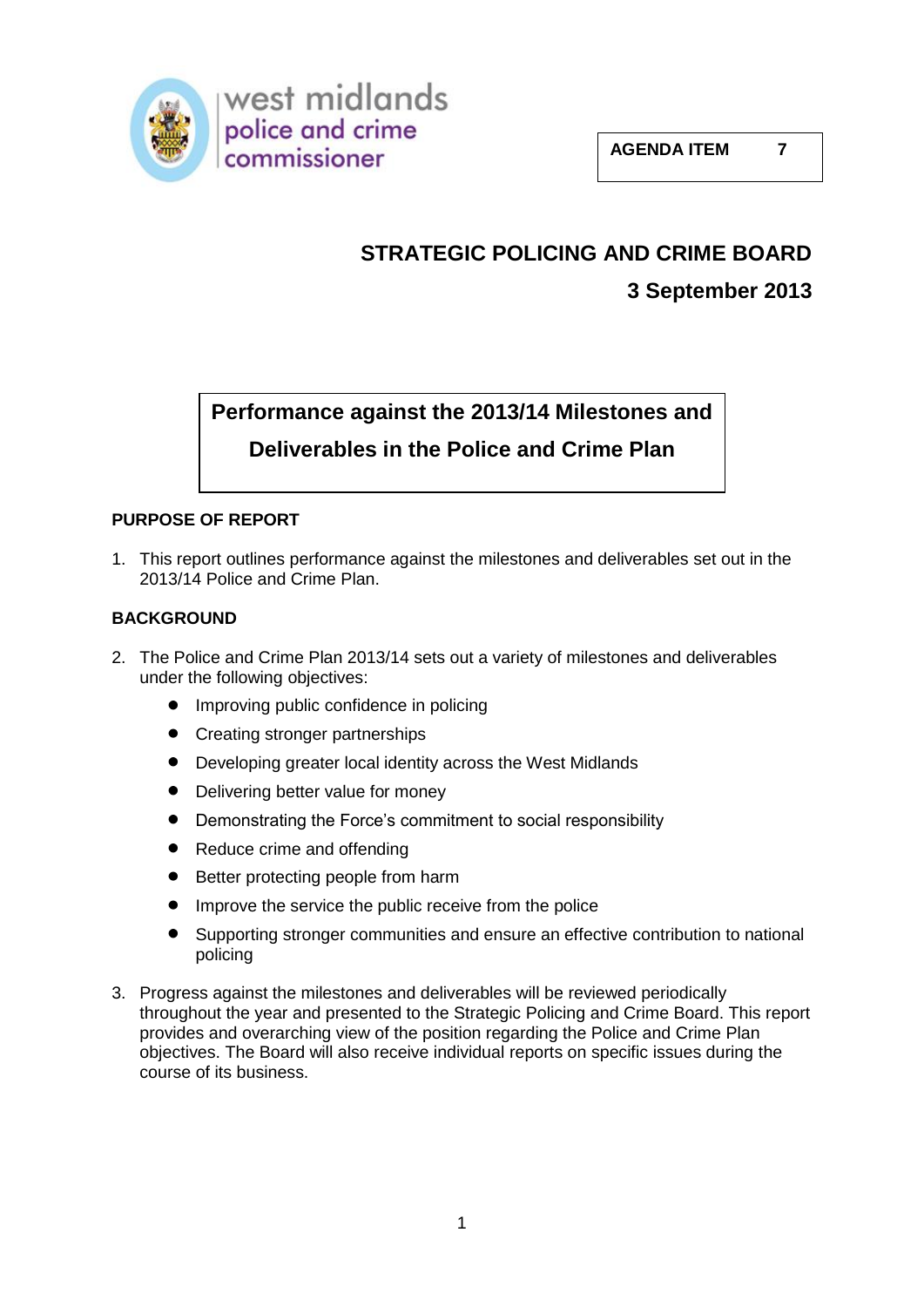#### **MILESTONES AND DELIVERABLES**

#### **Increase confidence in policing**

#### **Analyse hate crime to better understand religious and racially aggravated offences, for example Islamophobia**

#### **Lead ACC Forsyth**

4. There is currently a national paper being prepared following consultation with all forces to establish consistency in respect of the disaggregation of the different aspects of Hate Crime sitting within / under the existing 5 strands. WMP are currently waiting till this paper and the findings have been compiled.

#### **Delivering better value for money**

#### **Invest to Save**

#### **Lead Director of Resources**

5. Good progress is being made on the key invest to save schemes that will release cashable savings and improve service delivery. Land has now been purchased for the western custody block and final negotiations are taking place for the central custody site. An experienced and well qualified building and design team has been appointed for the Lloyd House refurbishment and departments are due to commence decanting the building in the next few months. The non-emergency call handling hubs in Birmingham and West Bromwich are currently being fitted out and are on track to open in November. The roll out of Windows 7 has commenced and ongoing improvements to the technology used in the Shared Service Centre are being introduced. Scoping work has been undertaken to identify a vehicle management system that will meet the requirements of the force in terms of cost saving and also driver improvement.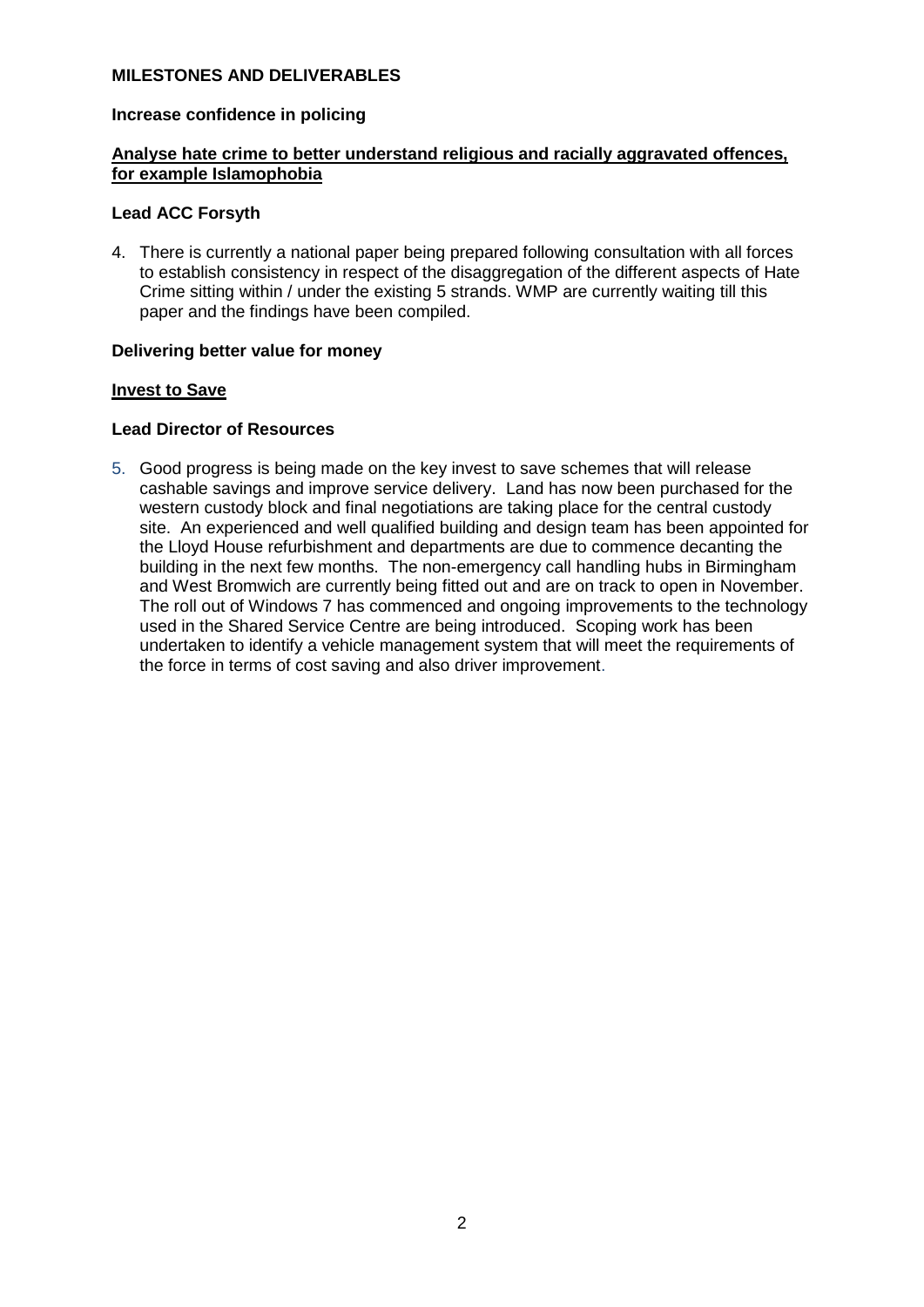#### **Reduce crime and offending**

#### **Reduce burglary by 8 per cent Reduce overall crime by 5 per cent. Reduce violent crime where injury is caused by 8 per cent. Reduce crime in high crime priority areas by 7 per cent**

#### **Leads ACC Forsyth and ACC Rowe**

6. As at  $12^{th}$  August 2013, the performance position is as shown in the following table.

| 2012/13 | 2013/14 | Difference | M'stone | Performance | Variance |
|---------|---------|------------|---------|-------------|----------|
| 62812   | 64391   | 1579       | -5      | 2.6         |          |
| 4494    | 4287    | $-207$     | -8      | $-4.6$      | 53       |
| 6741    | 7321    | 580        | -8      | 8.7         |          |
| 12428   | 12785   | 357        | -6 %    | 2.9%        |          |
|         |         |            |         |             |          |

7. **Burglary Dwelling (BDH)** has recorded the lowest monthly volumes for over a decade for the last 2 months. BDH is -4.6% lower compared to the previous year but with a milestone of reducing by 8% set this year, the autumn/winter months will prove a challenge to achieving a percentage reduction as October to January is seasonally the highest period for BDH.

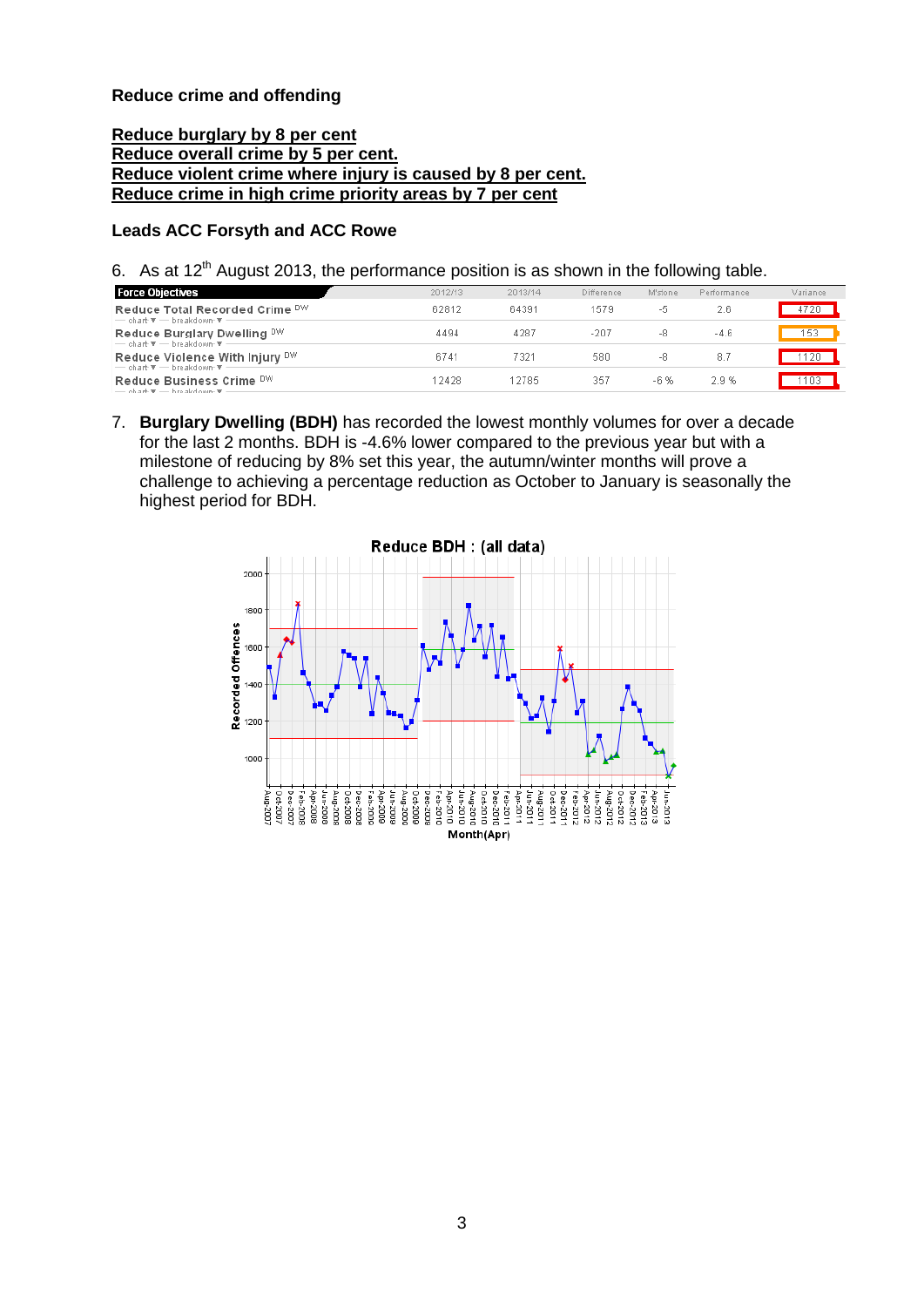8. **Solihull and Birmingham North's BDH** levels were highlighted in previous papers. Both LPUs show stable levels with continued wide variation. Birmingham North is 10.6% higher compared to 2012/13 and Solihull is 33.1% higher. July 2013 saw an increase of 14 more offences than last year for Birmingham North. However, this is compared to low levels of BDH in July 2012. Similarly for Solihull, July saw a increase of 16 more crimes. Again this was compared to a low month last year



9. Robbery and Vehicle Crime are recording similar levels to last year which was significantly less than proceeding years.

| <b>Force Objectives</b>                                                             | 2012/13 | 2013/14 | Difference | M'stone | Performance | Variance |
|-------------------------------------------------------------------------------------|---------|---------|------------|---------|-------------|----------|
| Reduce Business Crime DW<br>$-$ chart $\overline{x}$ $-$ breakdown $\overline{x}$ - | 2428    | 2785    | 267        | -6 %    | 2.9%        |          |

- 10. **Business Crime** is seeing an increase of 2.9%. Theft Shops and Stalls (TSS) peaked between February and May this year and resulted in a step change up. However, June and July were below average and levels appear to have stabilised around the new average. Eleven days into August showed a reduction of -2.1% compared to August last year. The force response to Theft Shops and Stalls is Operation Simul which intends to reduce the Harm caused by retail crime. The Force will do this by working with our partners to reduce the loss suffered by victims (businesses), reduce repeat offending, reduce the demand on police resources through prevention and reduce the harm caused by Organised Crime Groups and Target Harden vulnerable locations.
- 11. Since the beginning of June, weekly levels of **Total Recorded Crime (TRC)** saw a step change up. Offending is 2.6% higher than same period last year and July recorded a 5.9% increase compared to the previous year. The volume increase this year of TRC shows an additional 1535 offences have been recorded – 55% of this year to date rise occurred in July.
- 12. July was a very challenging month. On top of some major events the Force recorded a really significant spike in demand for policing services. Call demand in July 2013 increased by 23,875 calls from June 2013; this is the highest increase in call demand in a single month since December 2011. Emergency calls increased by 5.9% from July 2012. This is the first month in 2013 where the percentage of calls from the same month in the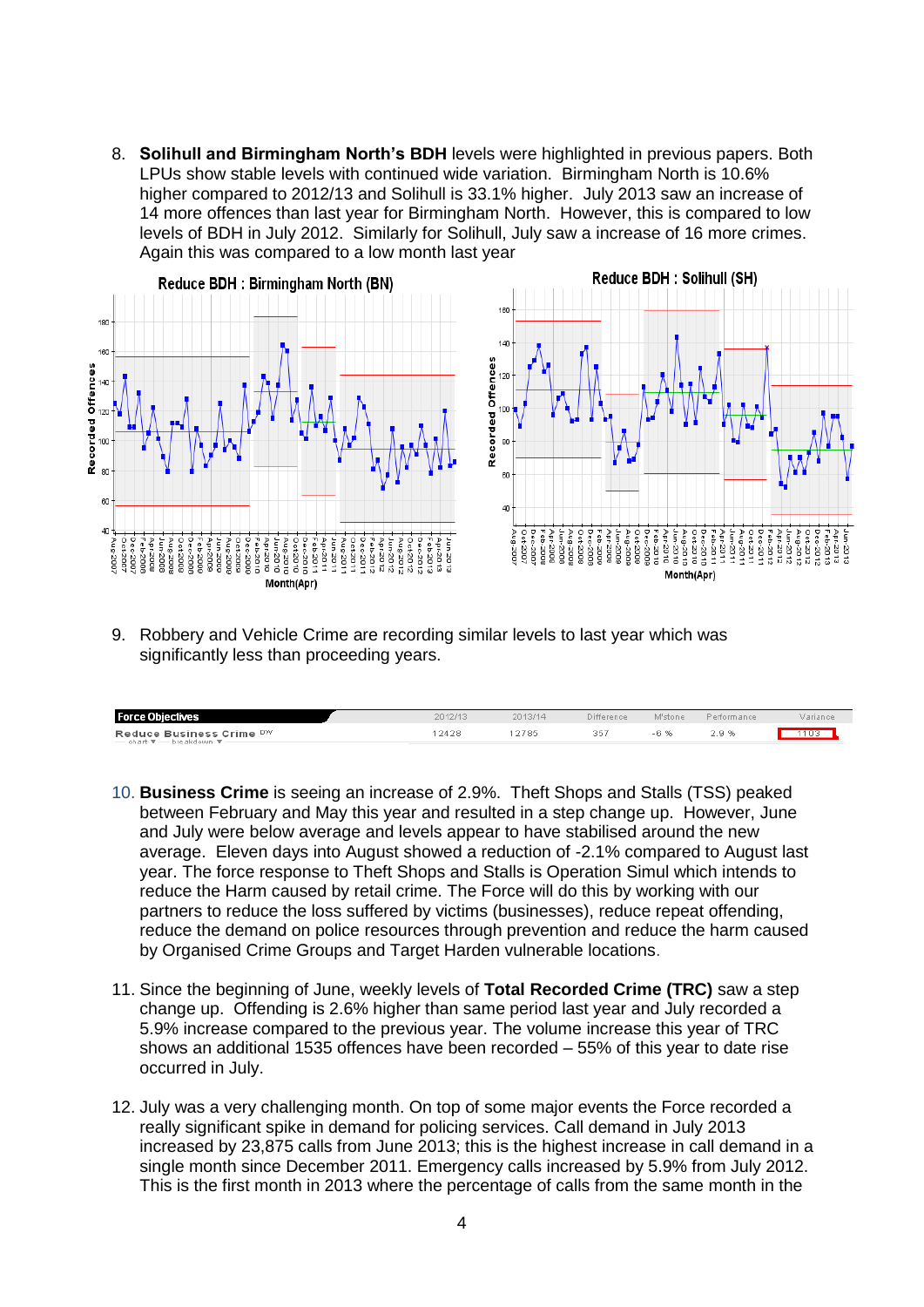previous year has shown an increase. Non emergency calls increased by 12.3% from July 2012.

- 13. This increase in demand for calls for service also correlated with an increase in demand for incidents that required an immediate or early response, with volumes not seen since the disorder in August 2011.
- 14. This rise has seen an increase in violence with injury and in particular crimes of domestic abuse. The analysis has shown that, city centre and late night economy violence has continued to fall. The Force also saw a step up in hate crime related harassment and public order crimes. It is to soon to analyse whether some of these are a longer term trend as both hate crime and domestic abuse are often under recorded therefore it could be a sign of increasing trust and confidence that reports of these types of crimes are increasing. It can also be inferred that the extraordinary events in July will have raised incidents of hate crime
- 15. As at 12<sup>th</sup> August 2013, the Force is seeing a YTD increase of 8.7% in Violence with **Injury (VWI)** and July was significantly high, breaching the upper control limit. Violent crime is seasonally higher in the summer months, however, the heat wave seen throughout July has contributed to higher than expected levels of offending. The graph below shows that whilst the Force's year on year levels have increased the volume of VWI is similar levels to summer 2011 and has almost halved in recent years.



- 16. **Domestic Violence (DV)** accounts for 36% of VWI in the first four months this year. This is higher than last year when DV accounted for 31.5% and shows a possible increasing in reporting of domestic abuse crime or improved data quality in identifying DV crimes. The Force has seen a rise in reports and is encouraged that people feel confident to come forward to report their abuse. Earlier this year a domestic abuse campaign launched by the force encouraged people not to suffer in silence and a heartfelt poem penned by a sufferer who experienced years of violence was released in hope that her story would encourage others to seek help
- 17. **Hate crime** contributes towards 2.2% of VWI, slightly higher than April to July 2012 which was 1.9%.
- 18. WMP currently has the second lowest rate of TRC compared to its **Most Similar Group (MSG)** forces over the last 12 months and is lower than the MSG average. As at the end of June (which is the most recent data set), WMP has 62.06 crimes per 1000 population compared to an MSG average of 64.37. WMP has fewer crimes than Greater Manchester Police (66.55).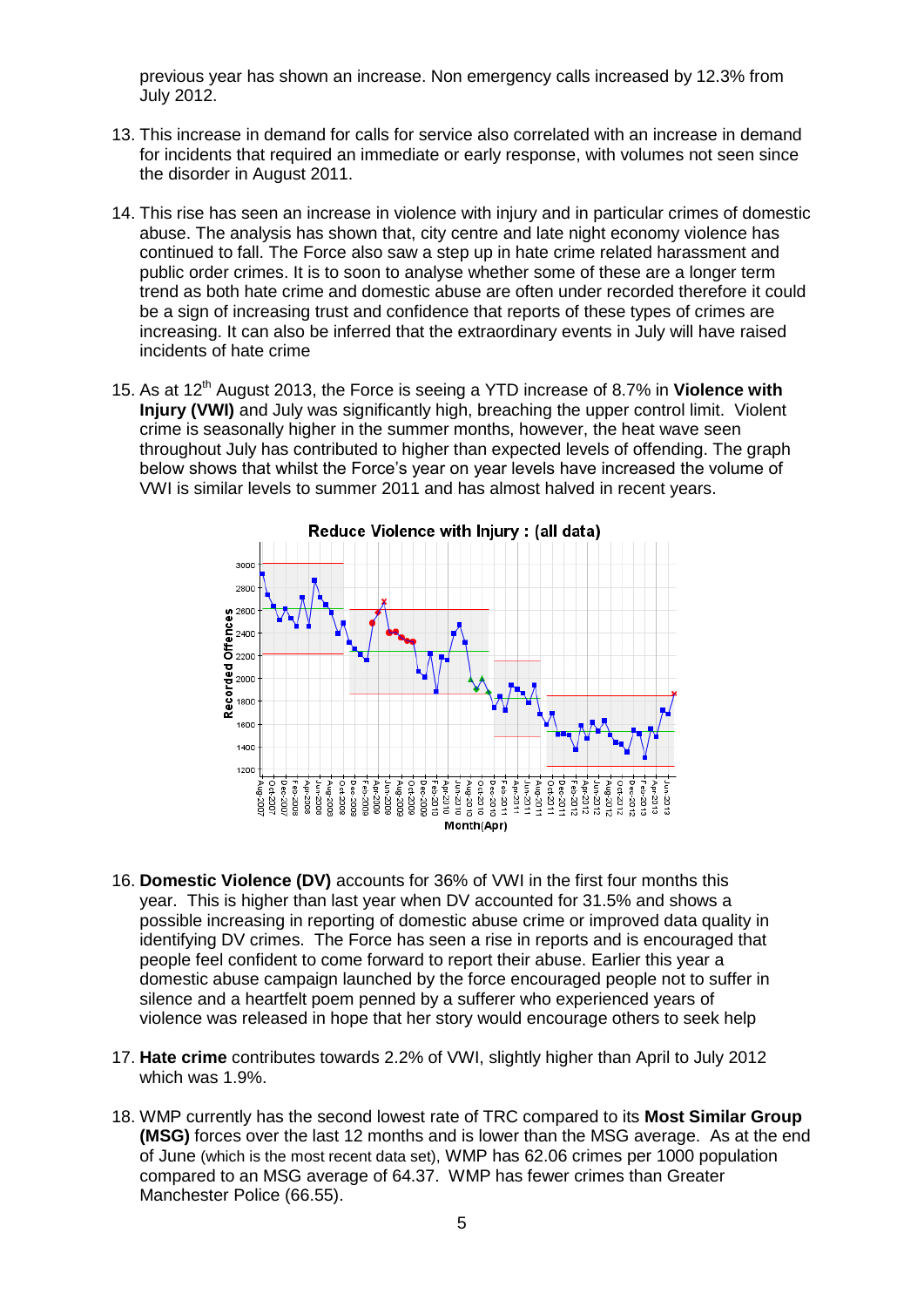- 19. In the **Priority Areas** overall Total Recorded Crime is up by 4.3% YTD a number of the larger increases comes from the uplift in recorded Theft Shops and Stalls in City / Town Centre neighbourhoods.
- 20. The Force has established a **TRC Gold Group** to manage reductions in total recorded crime particularly violence with injury jointly chaired by ACC's Rowe and Forsyth.

Operation Sentinel is a six-month operation aimed at enhancing the service provided by WMP and its partners to victims across the force area that are vulnerable, especially due to:

- A lack of confidence to engage with statutory agencies, meaning they remain hidden  $\bullet$ and/or silent;
- Their cultural beliefs and behaviours or;  $\bullet$
- A fear for their safety.

Particular focus will apply to domestic abuse, child sexual exploitation, human trafficking, honour-based violence and female genital mutilation. It is expected that an increased reporting and understanding of the above could lead to an increase in crime levels.

21. The table below shows **solved and resolved rates** for key offence types, as at 12<sup>th</sup> August 2013. The solved and resolved rates are similar to last year when there were solved and resolved milestones in the policing plan. Vehicle Crime continues to have the lowest detection rate of 8.3%, detecting 657 offences out of 7,936 crimes. Most Serious Violence continues to have the highest detection rate of 42.5% followed by Hate Crime with 34.8%.

| <b>Being Productive And Efficient</b>                                                  | Recorded | Detected | M'stone                  | Performance |
|----------------------------------------------------------------------------------------|----------|----------|--------------------------|-------------|
| Solve & Resolve Most Serious Violence DW<br>$=$ chart $=$ breakdown                    | 1.000    | 425      | $\sim$                   | 42.5%       |
| Solve & Resolve Burglary Dwelling DW<br>$=$ chart $=$ breakdown                        | 4.287    | 579      | $\sim$                   | 13.5%       |
| Solve & Resolve Robbery DW                                                             | 1,946    | 518      | $\overline{\phantom{a}}$ | 26.6%       |
| $=$ chart $=$ breakdown<br>Solve & Resolve Vehicle Crime DW<br>$=$ chart $=$ breakdown | 7.936    | 657      | $\overline{\phantom{a}}$ | 8.3 %       |
| Solve & Resolve Serious Sexual Offences DW<br>$=$ chart $=$ breakdown                  | 845      | 254      | ÷.                       | 30.1%       |
| Solve & Resolve Hate Crime DW<br>$=$ chart $=$ breakdown                               | 1.224    | 426      | $\overline{\phantom{a}}$ | 348%        |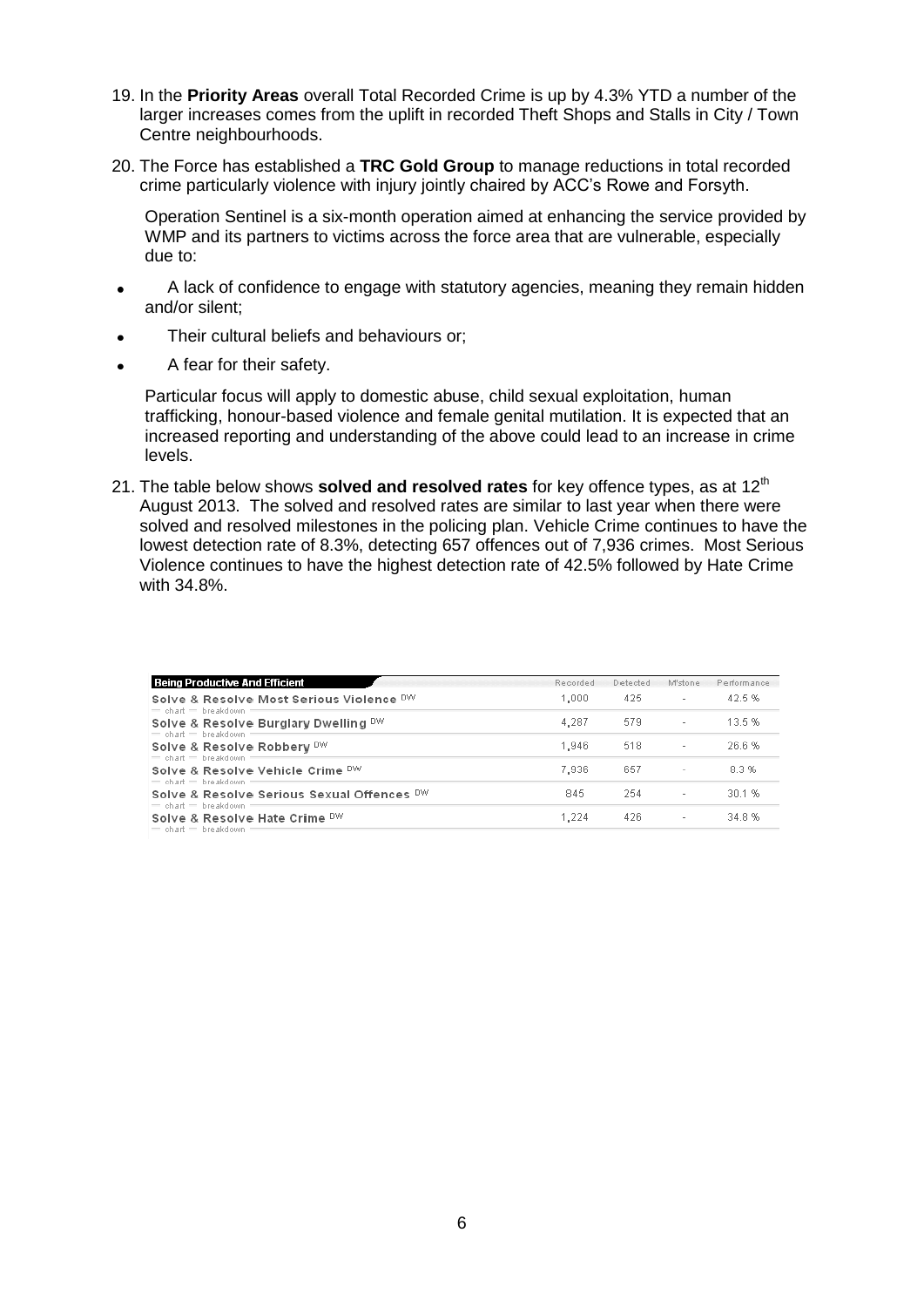#### **Improving the service the public receive from the police**

#### **Increase satisfaction with services provided relating to crimes Increase satisfaction with services provided relating to ASB**

#### **Lead ACC Forsyth**

| <b>Force Objectives</b>                                                                                                      | 2012/13 | 2013/14 | Difference | M'stone | Performance | Variance                                |
|------------------------------------------------------------------------------------------------------------------------------|---------|---------|------------|---------|-------------|-----------------------------------------|
| Customer satisfaction with service - crime CC<br>$-$ chart $\overline{\mathbf{v}}$ $-$ breakdown $\overline{\mathbf{v}}$ $-$ |         |         |            | 88 %    | 85.4        | 2.6                                     |
| Customer satisfaction with service - ASB CC<br>$-$ chart $\overline{\mathbf{v}}$ $-$ breakdown $\overline{\mathbf{v}}$ $-$   | $\sim$  |         | $\sim$     | 80 %    | 79.1        | 0.9                                     |
|                                                                                                                              |         |         |            |         |             | FTD : upto WAVE<br>CC : upto e/o July 2 |

22. As at 12<sup>th</sup> August 2013, the **Customer Satisfaction** milestones remain short of the targets. Service satisfaction relating to crime is currently 85.4% whilst 79.1% of victims of ASB were satisfied with the service provided.



**Customer Satisfaction With Service - Crime: (all data)** 

**23. Satisfaction with services provided relating to crimes** has been below average for the last four months and July was almost at the lower control limit, as shown above.



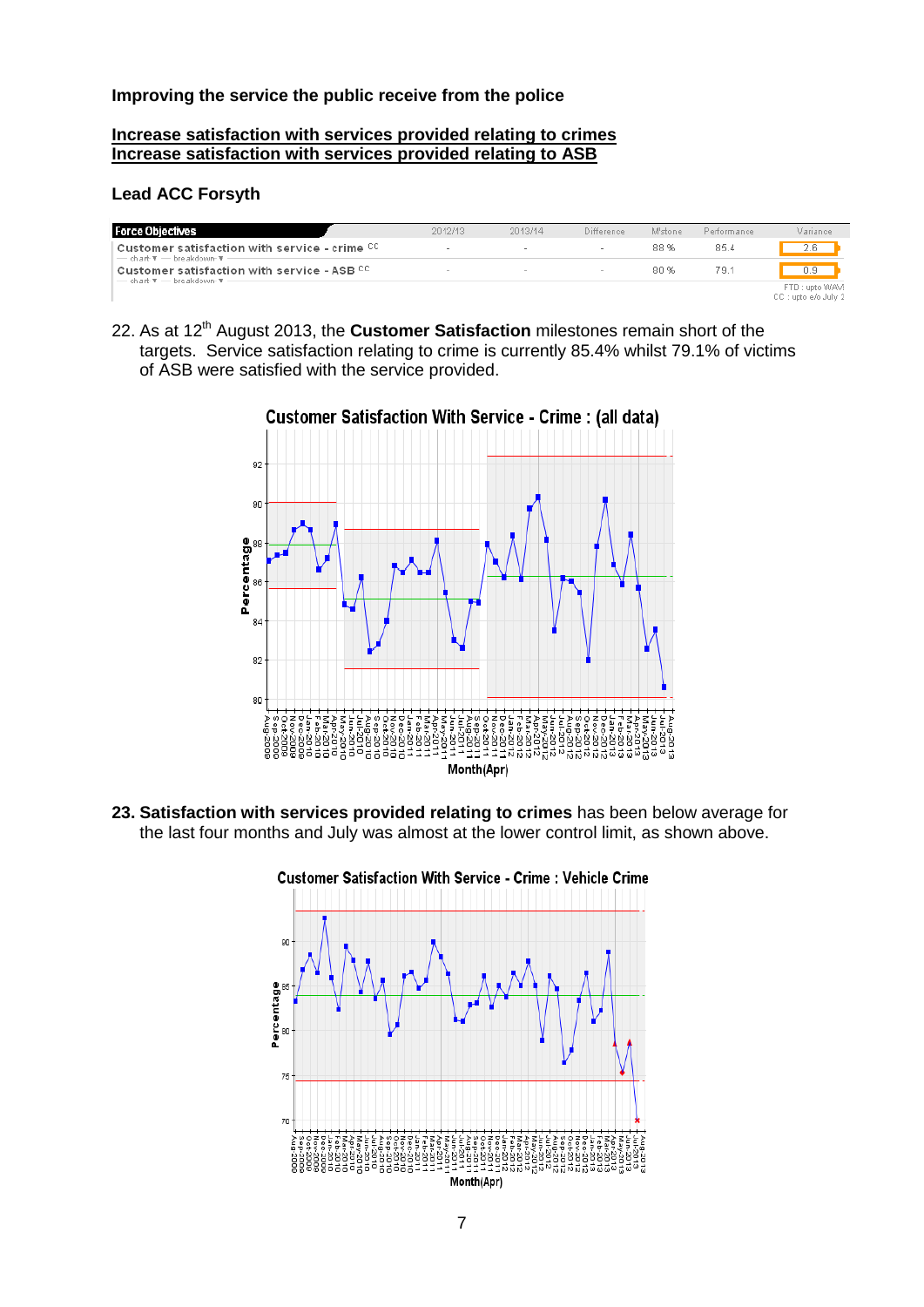- 24. Satisfaction of victims of **Vehicle Crime** has been particularly low over the last four months, especially so in July when satisfaction was 70% against an average of 84%, as per the chart above. Open comments from dissatisfied Vehicle Crime victims taken from the July 2013 Contact Counts survey generally relates to a lack of police attendance and action.
- 25. This was discussed at August's Force Strategic Tasking and ACC Forsyth has commissioned a working group to address fall in satisfaction.
- 26. Satisfaction of victims of other crime types have remained relatively high, after 2 lower months satisfaction with Burglary Dwellings increased to 93%. Hate crime 82% and Violent Offending 81%.



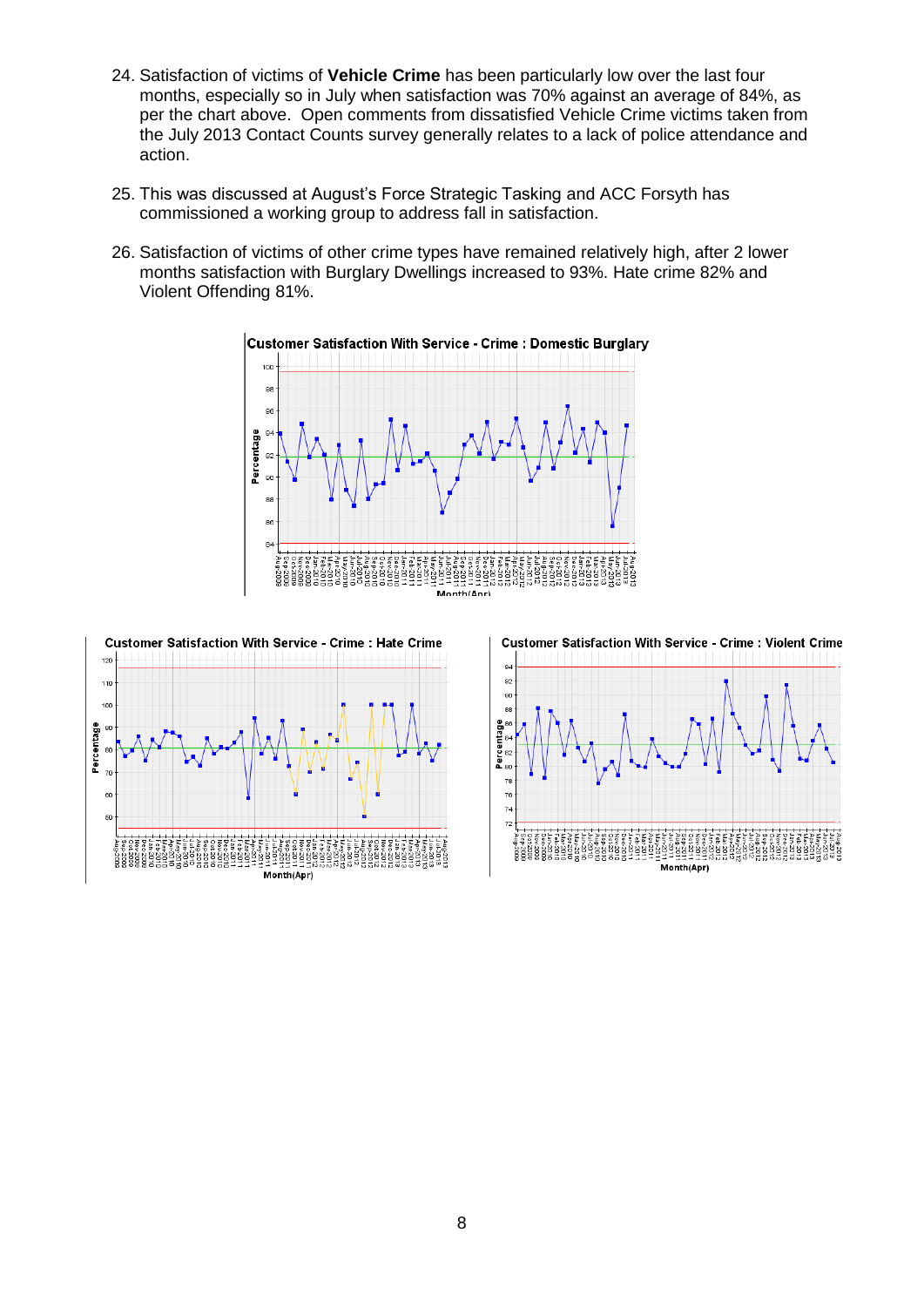

27. **Satisfaction with services provided relating to ASB** remained stable around the average line. July was 78.2% and the rolling 12 months was 79.1% satisfaction, less than one per cent shy of the 80% milestone.



28. In July 2013, **Solihull LPU** saw a step change up in satisfaction for ASB victims after 8 months of above average levels. The average increased from 72.3% to 83.0% and July results showed that 84.8% of victims were satisfied. This followed Solihull having levels of satisfaction below that of the force average, effective practice and learning from across the Force have been applied in Solihull. To achieve this improvement leadership both from LPU Leadership Teams and intrusive supervision from Sergeants to ensure contact plans were followed.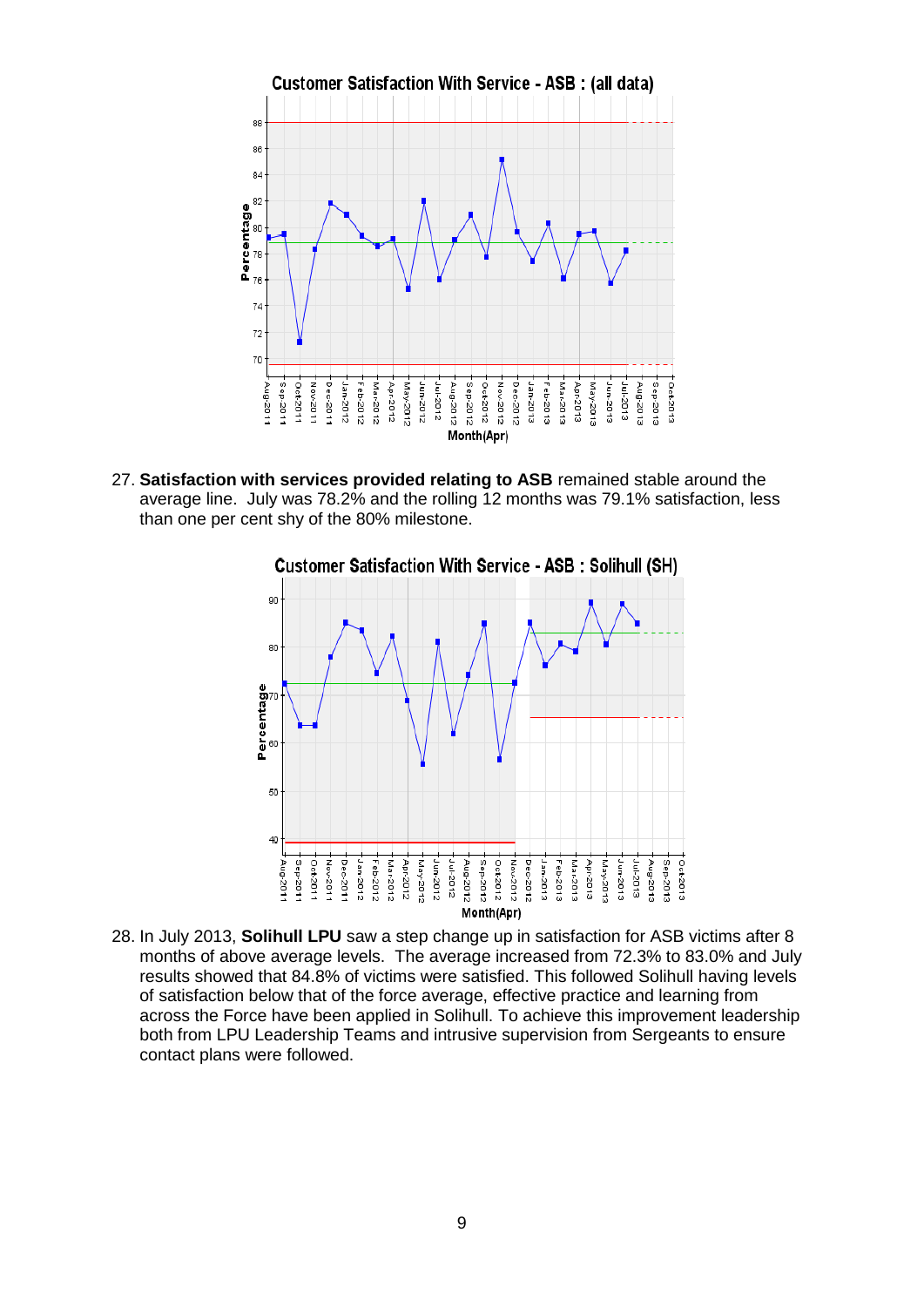| <b>Satisfaction with Service - Crime</b><br>Aug 2012 to July 2013 Contact Counts data |                            |                          |  |  |  |
|---------------------------------------------------------------------------------------|----------------------------|--------------------------|--|--|--|
| <b>DEMOGRAPHIC</b>                                                                    | # of<br><b>Respondents</b> | %<br><b>Satisfaction</b> |  |  |  |
| 75 years and over                                                                     | 250                        | 95.6                     |  |  |  |
| 'What Happens Next Card'? = Yes                                                       | 2196                       | 90.9                     |  |  |  |
| 65 to 74 years                                                                        | 369                        | 90.2                     |  |  |  |
| 'What Happens Next Card'? = Don't Know                                                | 254                        | 89.8                     |  |  |  |
| White                                                                                 | 3429                       | 87.2                     |  |  |  |
| 55 to 64 years                                                                        | 671                        | 86.9                     |  |  |  |
| 45 to 54 years                                                                        | 1019                       | 86.8                     |  |  |  |
| Female                                                                                | 2041                       | 86.7                     |  |  |  |
| Just this incident (not repeat victim)                                                | 4082                       | 86.5                     |  |  |  |
| Disability = No                                                                       | 4146                       | 85.2                     |  |  |  |
| Disability = Yes                                                                      | 554                        | 85.0                     |  |  |  |
| 16 to 24 years                                                                        | 743                        | 84.8                     |  |  |  |
| Mixed Ethnicity                                                                       | 74                         | 83.8                     |  |  |  |
| Male                                                                                  | 2722                       | 83.6                     |  |  |  |
| <b>Other Ethnicity</b>                                                                | 24                         | 83.3                     |  |  |  |
| 35 to 44 years                                                                        | 932                        | 82.1                     |  |  |  |
| Asian or Asian British                                                                | 890                        | 80.3                     |  |  |  |
| 'What Happens Next Card'? = No                                                        | 1209                       | 80.1                     |  |  |  |
| 25 to 34 years                                                                        | 676                        | 80.0                     |  |  |  |
| <b>Black or Black British</b>                                                         | 215                        | 76.7                     |  |  |  |
| <b>Repeat Victim</b>                                                                  | 632                        | 75.5                     |  |  |  |

- 29. The table above shows the **demographics of respondents** interviewed for Contact Counts. Respondents with the lowest levels of satisfaction are Repeat Victims, Black or Black British victims and persons aged 25 to 34 years. Those most satisfied are respondents over 65 years of age and those given a 'What Happens Next Card'.
- 30. Those victims given a '**What Happens Next Card'** were 10.8% more satisfied than those who were not. Increased distribution of the 'What Happens Next Card' for more offence types could have a positive influence on satisfaction.

#### **FINANCIAL IMPLICATIONS**

31. The delivery of the plan will be met through use of the Commissioner's budget. This is detailed in the report presented to the Police and Crime Panel on 6<sup>th</sup> February 2013 which covered the revenue and capital budgets and proposals for the precept for 2013- 14.

#### **LEGAL IMPLICATIONS**

32. The legal requirements for a Police and Crime Plan are set out in the Police Reform and Social Responsibility Act 2011.